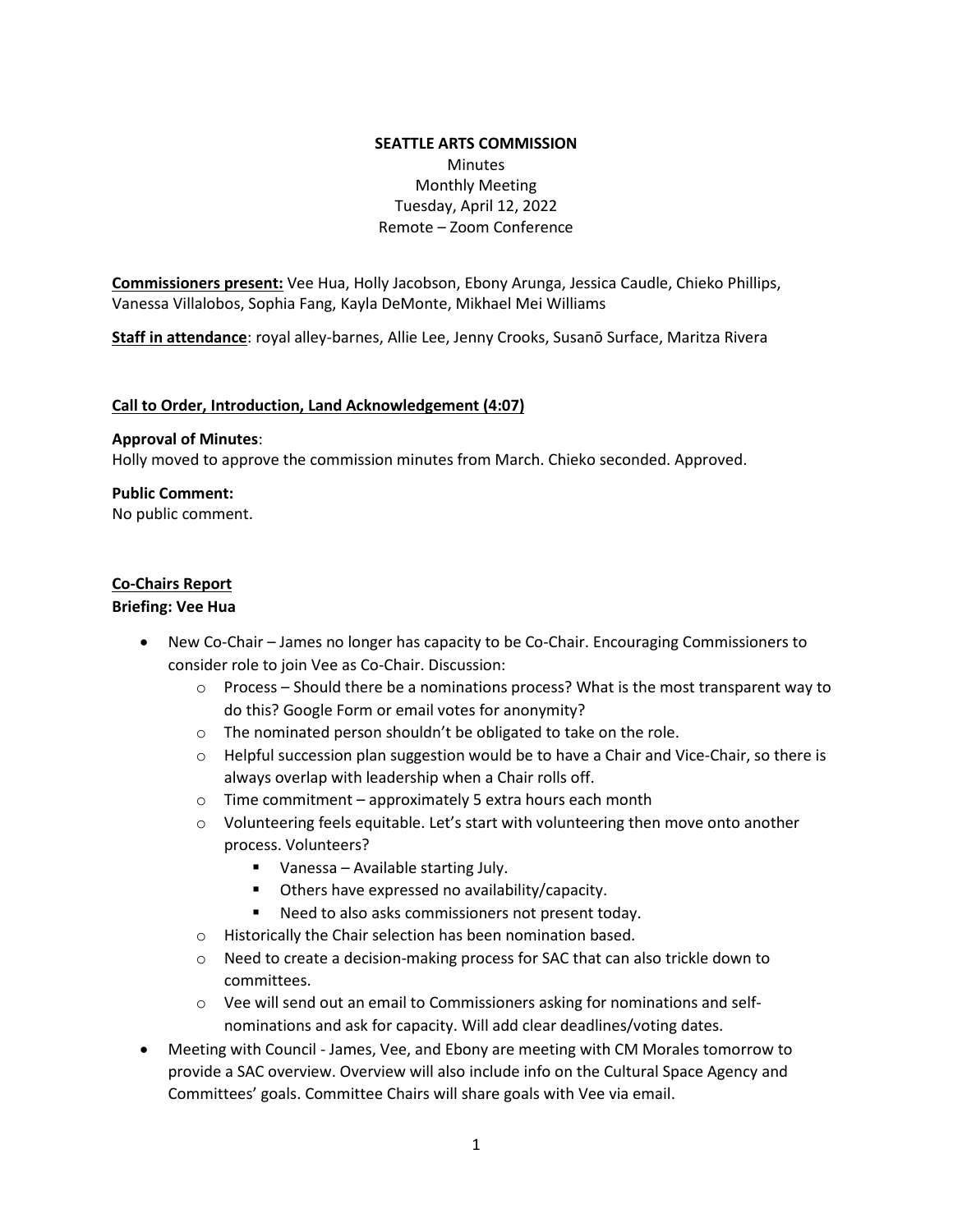# **Director's Report Briefing: royal alley-barnes, Maritza Rivera, Susanō Surface**

- ARTS Updates
	- $\circ$  ARTS has started to return to office. The majority of the office is coming in 2 days a week.
	- $\circ$  Sophia Fang was unanimously confirmed by CM Morales's Council Committee last Friday and gave a wonderful presentation.
	- o The SAC Retreat was artistic, engaging, and well-facilitated. royal appreciates the open invitation to ARTS to participate.
	- o In 2022, the Cultural Space Agency will receive an additional 250k. They will also receive 60k for the B.A.S.E. program in 2022.
	- o Current ARTS' Cultural Space Programs (Briefing: Susanō Surface)
		- Tiny Cultural Space program Deaf Spotlight will occupy the space. Currently going through permitting, will be constructed over the summer, and hopefully occupied in the fall.
		- Spacefinder Seattle Ongoing usefulness to community, regularly used; continued work with web developer (contractor); Requested metrics
		- Spacelab NW Will sunset this standalone project and CAI, the developer, will provide an archive of the data; will continue using the City's Cultural Space Inventory Map which is hosted on seattle.gov and contains very similar data, but slightly higher level; SpaceLab NW was mostly used in the Cultural Districts formation process; Requested metrics from the developer – preliminarily they said it's very lightly used right now. We think the City's data is sufficient and we may also be able to make use of free tools like Google Maps.
		- Cultural Districts ARPA process is underway for the cultural districts, who are also working with Georgetown. Currently discussing focus on outdoor public gatherings to stimulate creative economy and they are coordinating with each other so their events/programs do not conflict, and they can be more of a group effort; Georgetown, Lake City, and West Seattle are 3 new cultural districts that have interest in forming; Later in the year ARTS will do more work to codify, clarify, and streamline the Cultural District application process, which as a pilot program for the first 4 districts has been very uniquely tailored to each district. Now we have enough information to make it more consistent.
		- Strategic Investment Fund Progress on refining the contract templates: they will not only get the money out the door, but also robustly protect the awardees and enshrine ARTS' racial equity and cultural space values; One awardee as a promising opportunity, having made an offer on their desired property.

## **SAC Questions/Comments:**

- What does Estelita's Library have to do with Tiny Cultural Space?
	- o Estelita's Library was the very first org that occupied a Tiny Cultural Space, just like Deaf Spotlight will be occupying this new one.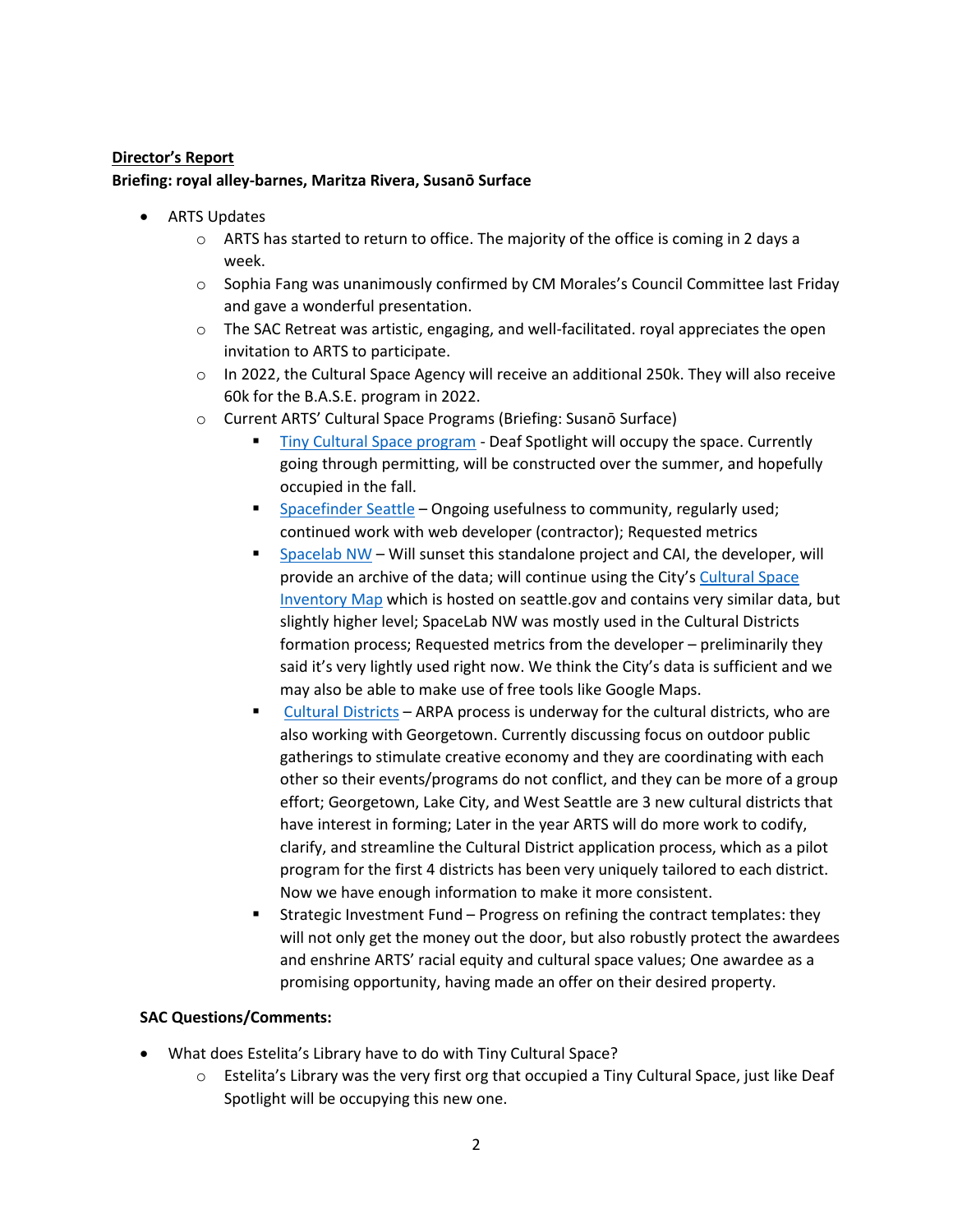- o Re: Cultural space maps which map was built first? Why were there two maps?
	- The City's data map came first. Spacelab NW has a bit more granular info such as when the org was founded and was easy for the public to contact and request updates. However it required more maintenance. There will be information from Spacelab NW transferred over to data.seattle.gov
	- Chieko will send info on state effort that could use support from this data
- o What are the plans for the Cultural Facilities Funding program?
	- This program remains on hold while we get more information on what the ARTS budget is going to be. ARTS is working on bringing this back, and we will reserve this topic for a longer conversation at a next meeting.
- o Do any of these cultural space projects need more advocacy from Commission?
	- Yes, all of the above.
- $\circ$  Re: 500k + 250k for the Cultural Space Agency can we make a case for adding to that?
	- That funding was not for specific programming The 500k was startup funding for the PDA, and the 2022 250k is further startup funding. Then we have the 10k for B.A.S.E. website, and 60k for B.A.S.E. programming. Advocacy would be on the programming side.
- o For 2023, are there plans to fill the 1M commitment to Cultural Space Agency?
	- This is a difficult financial year, and will be played out through where the actual revenue dollars are. There are a lot of unknowns at this time.
- $\circ$  Would like opportunities to partner on homeless population, housing crisis this is linked to getting people to come out for cultural activities - SAC can be a present voice not just in an art-specific way.

## **Budget Priorities Letter**

### **Briefing: SAC Executive Committee**

The group reviewed last year's Budget Priorities Letter and Response to Proposed Budget - find here Discussion:

- Clarification of Cultural Spacy Agency PDA This was chartered by the City of Seattle. Allie will send a link to the Charter language for SAC to reference.
	- o The Cultural Space Agency doesn't have a designated funding stream. FED and SAC can continue to push on this. Last year there was a 5M walk on by CM Morales, but it didn't get traction with other CMs. This might be a question to ask CM Morales tomorrow – is there anything SAC can do to lay groundwork with other CMs? Ebony can add to talking points.
- Clarification of Hope Corps This is a one-time funding workforce development program for this budget year.
	- o Can we make case for continued funding if it goes well?
- What about funds from the General Fund?
	- $\circ$  The budget will be impacted because the arts and cultural sector is not up and running yet. However, SAC advocacy doesn't have guardrails – SAC has the ability to raise what is important to get the arts sector where it needs to be.
		- **EXECT** Arts sector needs more recognition in the books